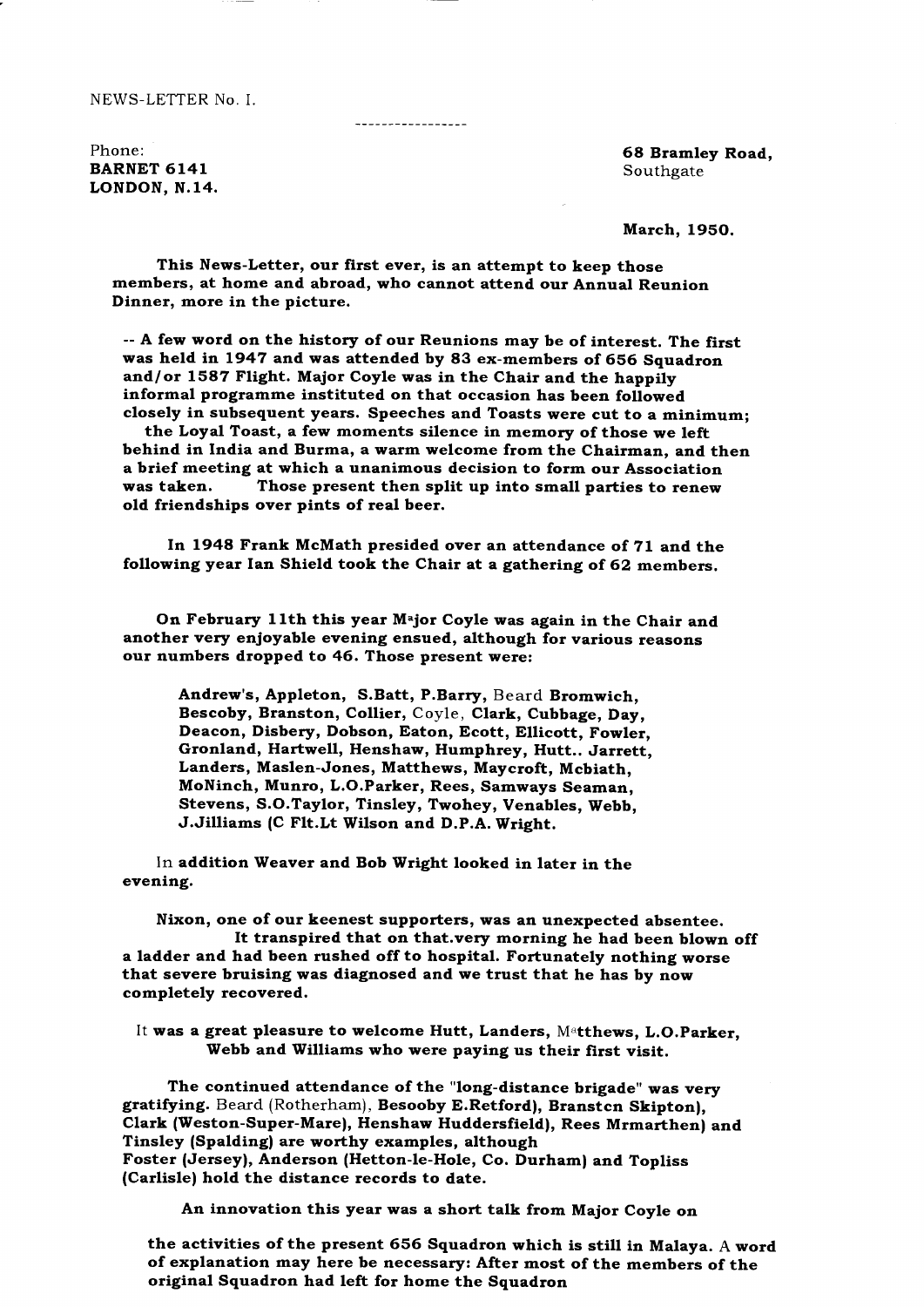as such ceased to exist and from the remnants No. 914 F1ight was formed. Here then in Denis Coyle's own words is the story:

"The account of the Squadron that I am going to give you is based on their news-letters; it is not intended to be a detailed history of their operations. but an outline of their activities and problems.

"January 1948 found 1914 Flight at Sembawang on Singapore Island living under crude conditions in the back of their lorries with old caravans as stores. Their new Mk.VI Austers had been in crates for 1 1/2 years and after a case of engine failure drew attention to their petrol systems it was found that'all the pipes and oarburettors were heavily corroded.

"In April operations against bandits started and at the same time bunjee (undercarriage elastic) trouble came to a head, even the new bunjees flown out from U.K. In June were faulty. In May photography started in earnest and in the following month all pilots were carrying 8 inch hand cameras so that they could record what they had seen.

"In July 1948 656 Squadron reformed with all the chaos and unorrhodox activity which has always accompanied a major upheaval on the squadron's part. Within a few days the Flights had shaken themselves out to.their detached stations:

1902 Flt. to Taiping 1903 Flt. to Seremban 1907 Flt. to Kuala Lumpur 1914 Flt. to Kluang.

"They were supplied with Auster Vs which had been left over from the war and were about t o be flogged to the locals at 200 dollars apiece, There were of course no spares so 8 of them had to be cannibalised straight away. Their vehicles were in no better shape for they had been standing in the open for the best part of two years. They very quickly found that the Mk.V endurance was variable but the engineering staff frowned on our old trick of thinning out on the mixture control and insisted on fitting the correct size of jet.

"The Flights have remained based at their present locations ever since, except that 1903 Flight moved off to Hong Kong in April 1949 where they have since been declared an independent Flight. Towards the end of 1949 S.H, Q. moved to Changi, also on Singapore Island.

"The jobs and the efforts of the various Flights have varied slightly but in the main their stories are similar. Supply of patrols is an important task, either guiding in Dakotas or dropping supplies themselves. One Auster can drop supplies for 50 men in 15 minutes, while flame throwers and fuel are among the more bulky items dropped. Communication, recoe and photographic sorties are carried out and all senior officers seem to be frequent passengers. The Auster is frequently the control of the infantry wireless net using 88 sets; this overcomes the damping of ground to ground working through thick Jungle, They also guide patrols and find lost patrols, many lives<br>having been saved by this work. There is little having been saved by this work. shooting as artillery is rarely used, but when it is in  $a+ion$  full advantage is taken of it.  $\lambda_{i}$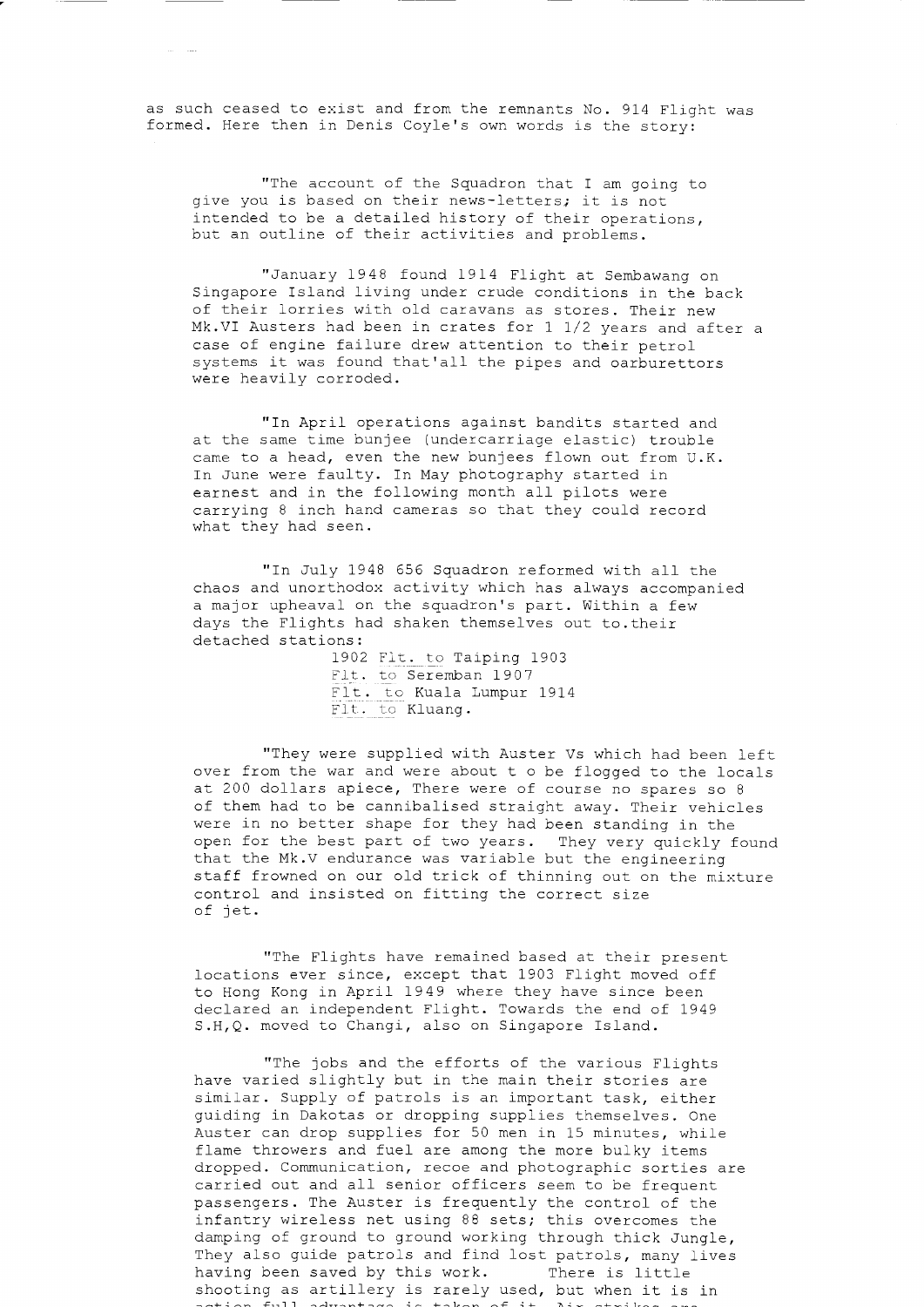directed on to the target, the most unorthodox method being when an Air O.P. pilot stood behind the pilot of a Beaufighter and directed his attack.

"Flying hours seem to work out about 30 per pilot per month, which is good as it has been maintained over a period under Malayan conditions.

"Normal Air O.P. training goes on as operations allow; it includes night flying and observer training. Observers have proved necessary on a number of the operations and they are doing jolly good work.

"The problems that the Squadron have had to contend with are legion. They started with a rush when they were pitchforked into action with untrained sections, ropey equipment and no spares. They have met with red tape, obstruction and interference and overcome the lot. Their aircraft troubles are not new to most of us - bunjees, rotting, rats, rust and overheating.

"Throughout their news-letters they speak of high morale, Their record in the field of sport is remarkable for a small unit and proves that there is nothing wrong with their spirit.

"I would like to suggest that we send them a telegram in the name of all those present tonight wishing them well for the future and congratulating them on past efforts.

"Gentlemen, I give you the toast of 656 Air O.P. Squadron."

Subsequently the following cable was sent : "The Annual Reunion of ex-members of the Squadron in London send best wishes and successful hunting to all ranks of 656. .

NEWS IN BRIEF

Congratulations to the following members who have successfully completed their training:

Alan Horne, now a solicitor in Elgin.

Derek Tommis, who has joined a firm of Auctioneers and Estate Agents in Stockport. Eric Southern, now teaching in Stamford.

Peter Carr, who now manages a new farm near Nantwich.

"Tug" Wilson proposes to retire from the Army this summer after

25 years service, and hopes to join the War Department Police. We wish him every success in his new venture,

\_\_\_\_\_\_\_\_\_\_\_\_\_\_\_

Ken Bescoby, our erstwhile Sgt. Pay/Accounts, has now risen to the giddy heights of Flying Officer, and is at present stationed at Yeadon, near Leeds.

\_\_\_\_\_\_\_\_\_\_\_\_\_\_

Tommy Talbot, tired of civilian life, is now back in the R.A.F. and was a welcome visitor to our 1949 Reunion..

\_\_\_\_\_\_\_\_\_\_*\_\_\_\_*\_\_

"Chiefy" Mason when last heard of was travelling the country with